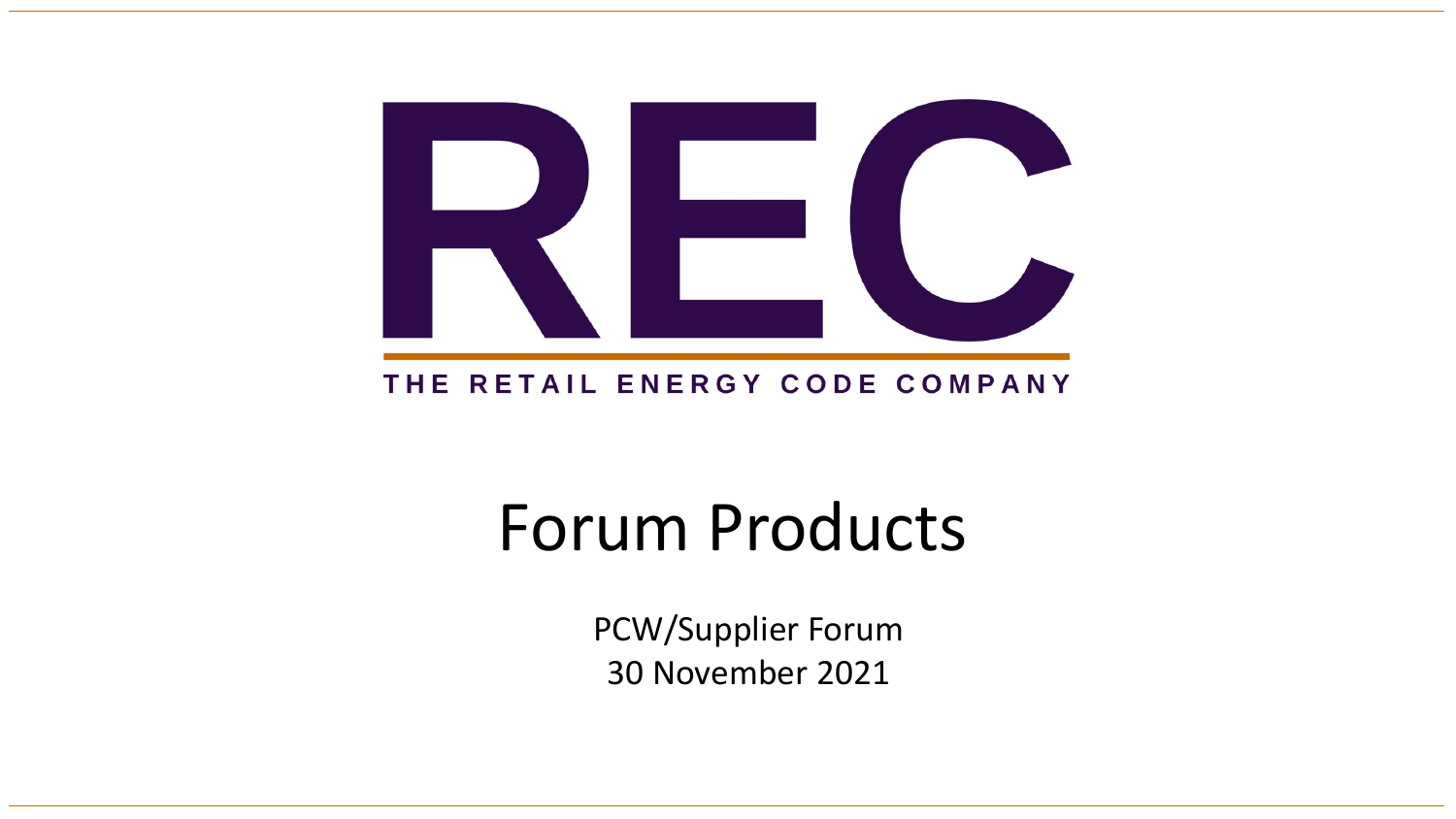### Forum Products







#### 1 - **Messaging principles**

- This summarises the content of consumer messages that should be provided at the point of sale. These can be regarded as the standard requirements or minimum expectations.
- It is not prescriptive of wording or tone, which will be informed by differing brand approaches.
- 2 **Customer journey**
- This represents a simplified view of customer expectations of the switching journey, how they should be met, and by whom.
- The typical timeline is indicated along with the additional messaging that will be required for customers with traditional prepayment meters.

#### 3 - **Process map and timings**

- This diagram is designed to show, at high level, how the speed of data transfer from PCW to Supplier can impact the customer experience, without affecting Supplier compliance with Licence obligations.
- It is intended to highlight the role of API technology in meeting the Ofgem expectation for speed of switch to be consistent across sales channels.

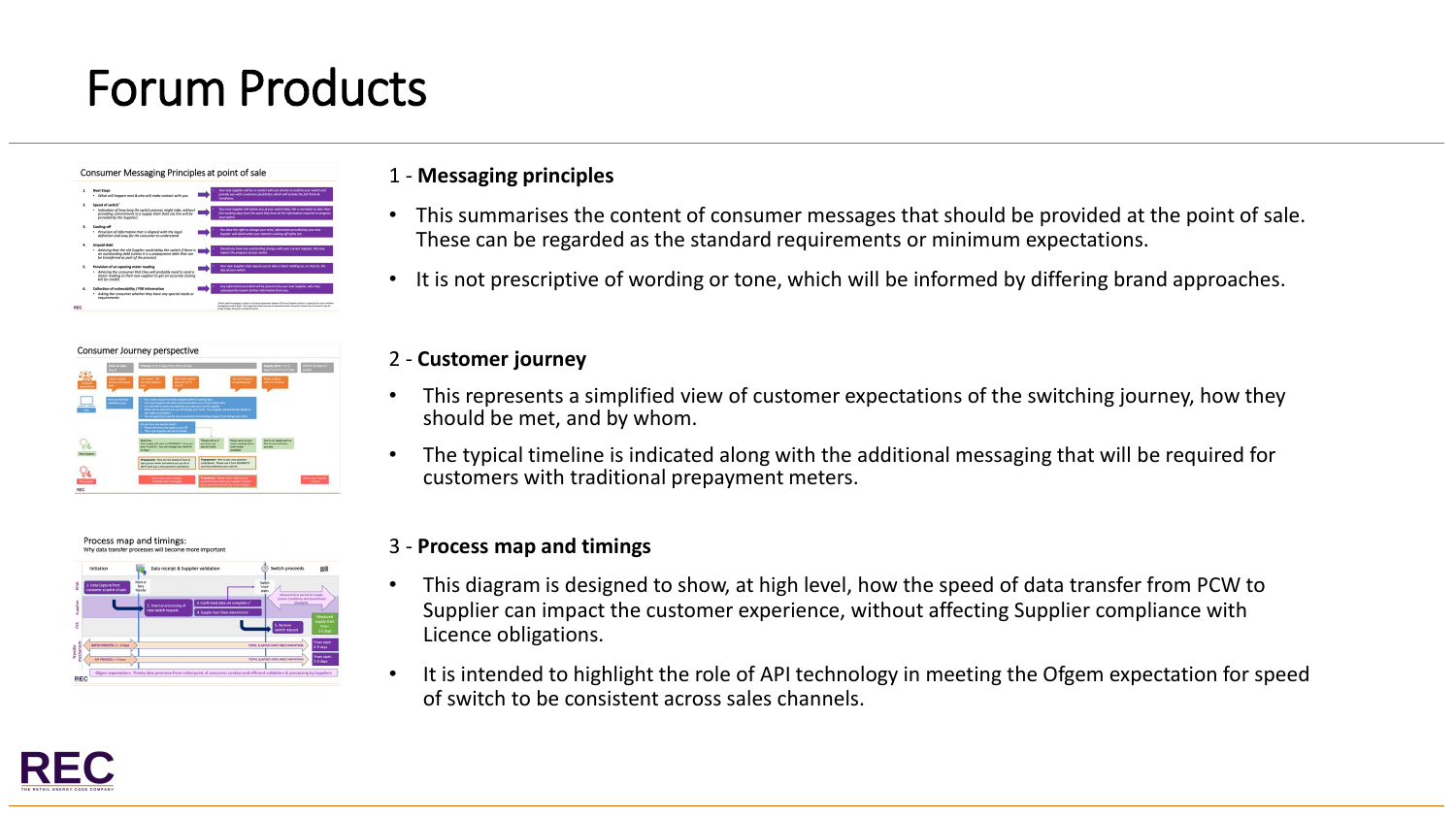## Consumer Messaging Principles at point of sale

#### **1. Next Steps**

• *What will happen next & who will make contact with you*

#### **2. Speed of switch\***

• *Indication of how long the switch process might take, without providing commitment to a Supply Start Date (as this will be provided by the Supplier)*

#### **3. Cooling-off**

• *Provision of information that is aligned with the legal definition and easy for the consumer to understand*

#### **4. Unpaid debt**

• *Advising that the old Supplier could delay the switch if there is an outstanding debt (unless it is a prepayment debt that can be transferred as part of the process)*

#### **5. Provision of an opening meter reading**

• *Advising the consumer that they will probably need to send a meter reading to their new supplier to get an accurate closing bill (or credit)*

#### **6. Collection of vulnerability / PSR information**

• *Asking the consumer whether they have any special needs or requirements*

• *Your new Supplier will be in contact with you shortly to confirm your switch and provide you with a welcome pack/letter, which will include the full Terms & Conditions.*

• *Your new Supplier will advise you of your switch date, this is normally no later than five working days from the point they have all the information required to progress your switch.* 

• *You have the right to change your mind, information provided by your new Supplier will detail what your statutory cooling-off rights are.*

• *Should you have any outstanding charges with your current Supplier, this may impact the progress of your switch.*

• *Your new Supplier may require you to take a meter reading on, or close to, the day of your switch.*

• *Any information provided will be passed onto your new Supplier, who may subsequently require further information from you.*

**\*** Switch speed messaging is subject to bi-lateral agreement between PCWs and Suppliers (there is a potential for more confident messaging on switch date). The Supply Start Date may also be impacted should a consumer choose not to Consent to pay for energy charges during the cooling-off period.









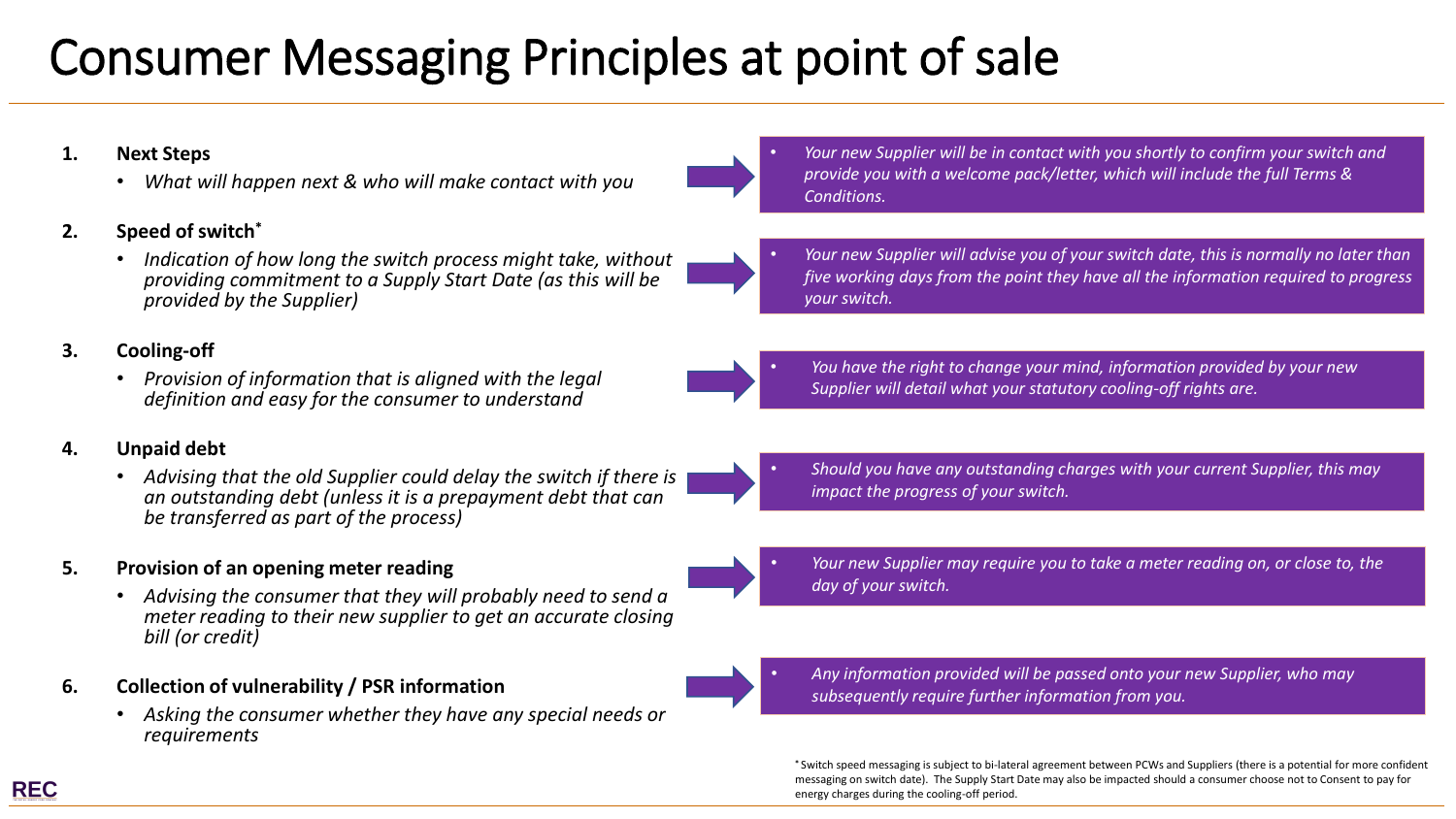### Consumer Journey perspective



**REC**